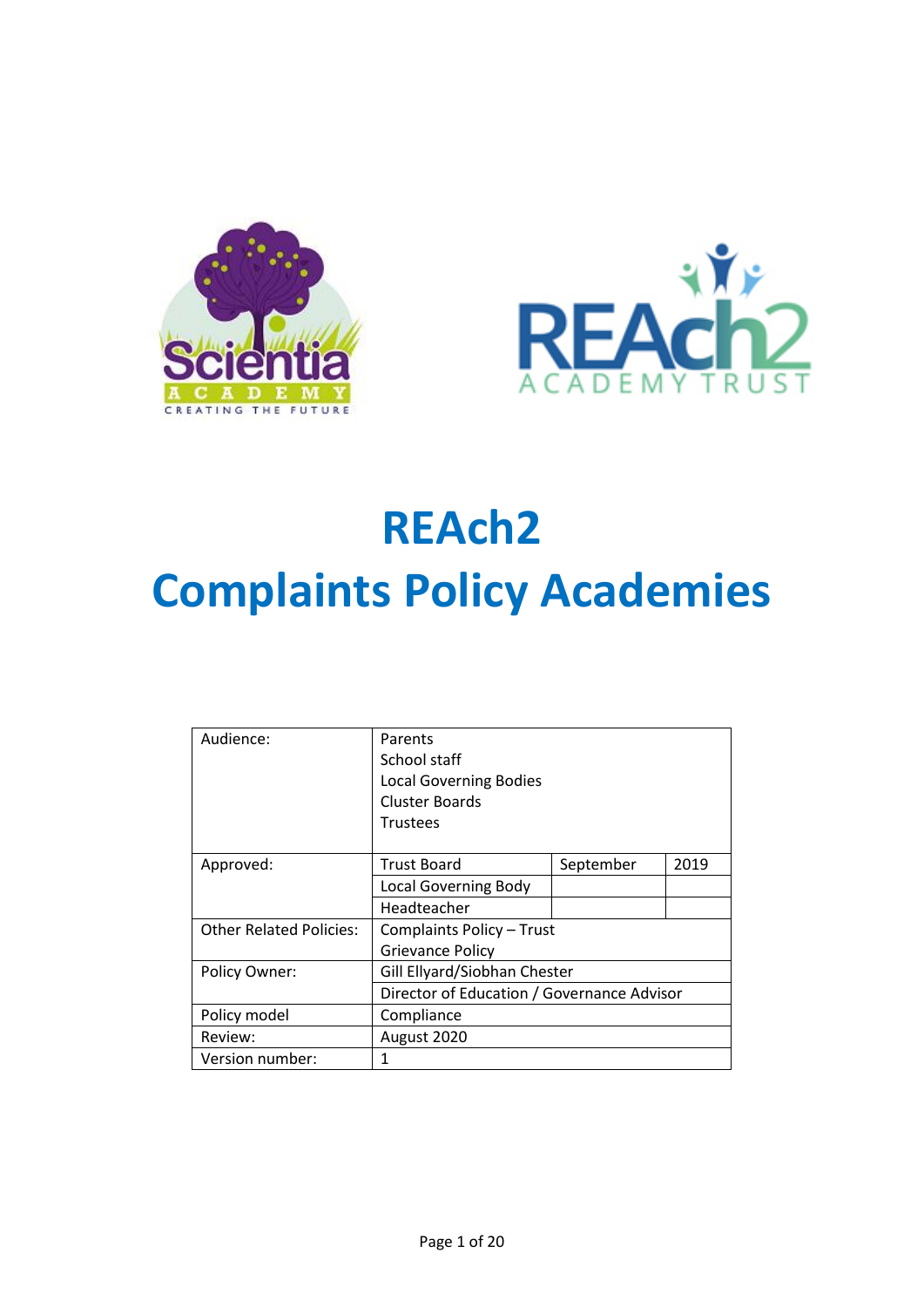

At REAch2, our actions and our intentions as school leaders are guided by our Touchstones:

| Integrity        | We recognise that we lead by example and if we want children to grow up to<br>behave appropriately and with integrity then we must model this behaviour            |
|------------------|--------------------------------------------------------------------------------------------------------------------------------------------------------------------|
| Responsibility   | We act judiciously with sensitivity and care. We don't make excuses, but<br>mindfully answer for actions and continually seek to make improvements                 |
| <b>Inclusion</b> | We acknowledge and celebrate that all people are different and can play a role in<br>the REAch2 family whatever their background or learning style                 |
| Enjoyment        | Providing learning that is relevant, motivating and engaging releases a child's<br>curiosity and fun, so that a task can be tackled and their goals achieved       |
| Inspiration      | Inspiration breathes life into our schools. Introducing children to influential<br>experiences of people and place, motivates them to live their lives to the full |
| Learning         | Children and adults will flourish in their learning and through learning discover a<br>future that is worth pursuing                                               |
| Leadership       | REAch2 aspires for high quality leadership by seeking out talent, developing<br>potential and spotting the possible in people as well as the actual                |

### **Contents**

|                                                                  | Page |
|------------------------------------------------------------------|------|
| Scope                                                            | 3    |
| Policy                                                           | 4    |
| Stage 1 Informal Procedure                                       | 9    |
| Stage 2 Complaints investigated by a member of staff             | 9    |
| Stage 3 - Formal Complaint Investigated by the Chief Executive   | 10   |
| Officer                                                          |      |
| Stage 4-Complaint Heard at a Complaint Panel Hearing             | 11   |
| <b>Complaint Referred to Education and Skills Funding Agency</b> | 16   |
| Administrative matters                                           | 17   |
|                                                                  |      |
| <b>ANNEXES</b>                                                   |      |
| Annex 1 - Glossary                                               | 19   |
| Annex 2 - Formal complaint form                                  | 20   |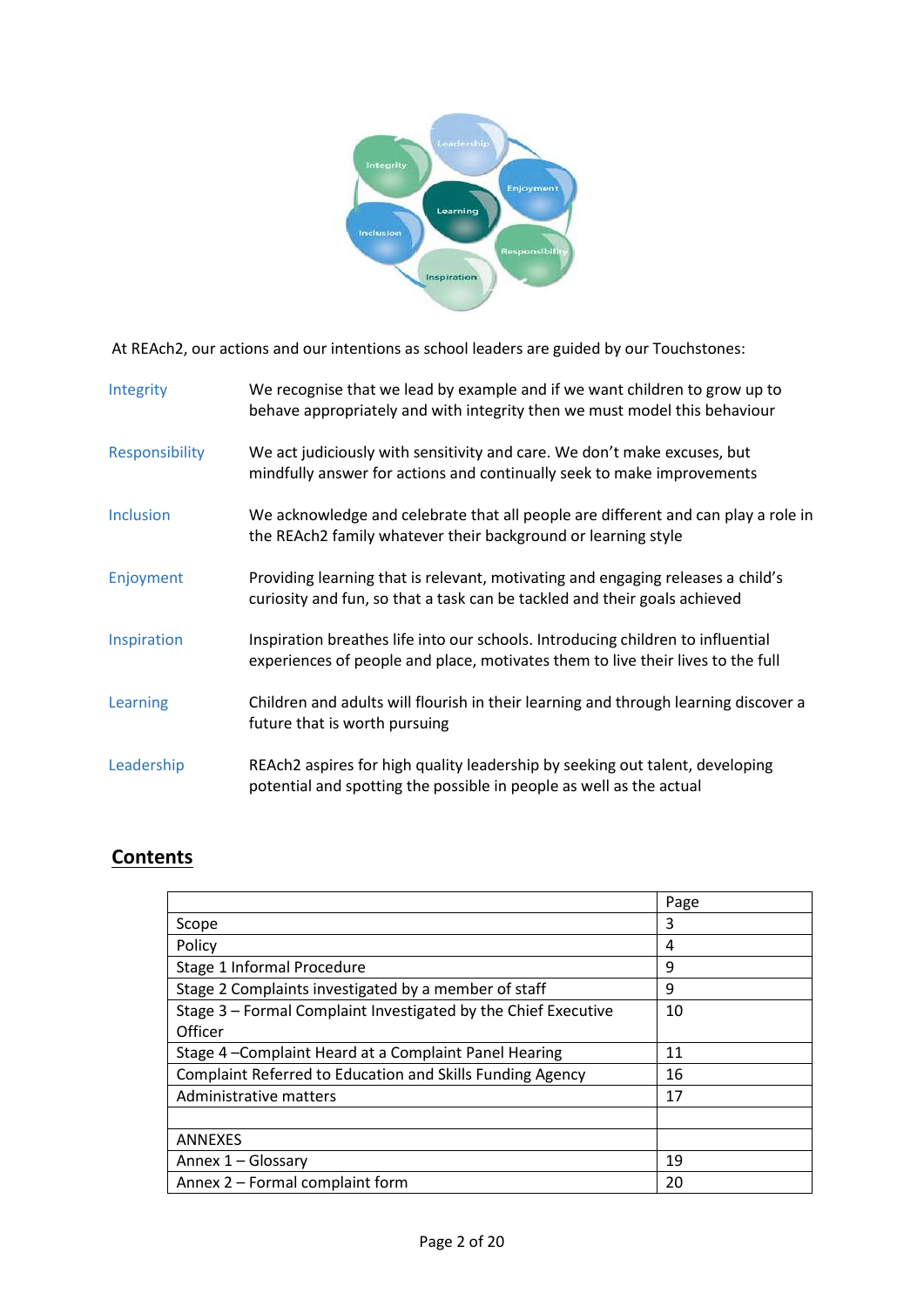## **1. Scope**

- 1.1 This Complaints Policy is based on the principle that concerns expressed by a pupil, parent or any other individual or organisation should be resolved as quickly as possible without the need to escalate to the formal stages of the procedure. However, where resolution has not been achieved and the person raising the concern is unhappy and wishes to take the matter further, the formal procedure for dealing with complaints will be followed. The four stages are:
	- o Stage 1 Informal investigation of a concern.
	- o Stage 2 Formal complaint investigated by a member of staff.
	- o Stage 3 Formal complaint investigated by the Headteacher.
	- o Stage 4 Complaint heard before a Complaint Panel.
- 1.2 Complaints made by members of staff should be dealt with under separate grievance procedures applicable to employees. Complaints made by employees will not be dealt with under this Complaints Policy.
- 1.3 Complaints made by Local Governors should be referred to the Chair of Local Governors to be dealt with informally as an item for consideration initially and, if necessary, through the formal procedure set out in the Trust's Articles of Association. Complaints made by Local Governors will not be dealt with under this Complaints Policy.
- 1.4 Complaints made by contractors should be dealt with informally, but may be escalated where dispute resolution or a formal complaints process is included in the contractual agreement. Complaints made by contractors will not be dealt with under this Complaints Policy.
- 1.5 Complaints about or relating to a pupil should be directed to the relevant member of the Academy's staff. If the Complainant is not happy with the manner in which the complaint was handled, then they may put their complaint in writing and ask for it to be dealt with formally using this Complaints Policy.
- 1.6 Complaints made about or relating to a member of the central REAch2 team will be addressed under the Complaints Policy –Trust.
- 1.7 This policy does not affect rights and responsibilities under other processes, legal or otherwise.
- 1.8 This Complaints Policy is intended to be compliant with the Education (Independent School Standards (England) Regulations 2014 Schedule 1, Part 7 (as amended) ("the Regulations"). In the event of any variance between this Complaints Policy and the Regulations, the Regulations will apply.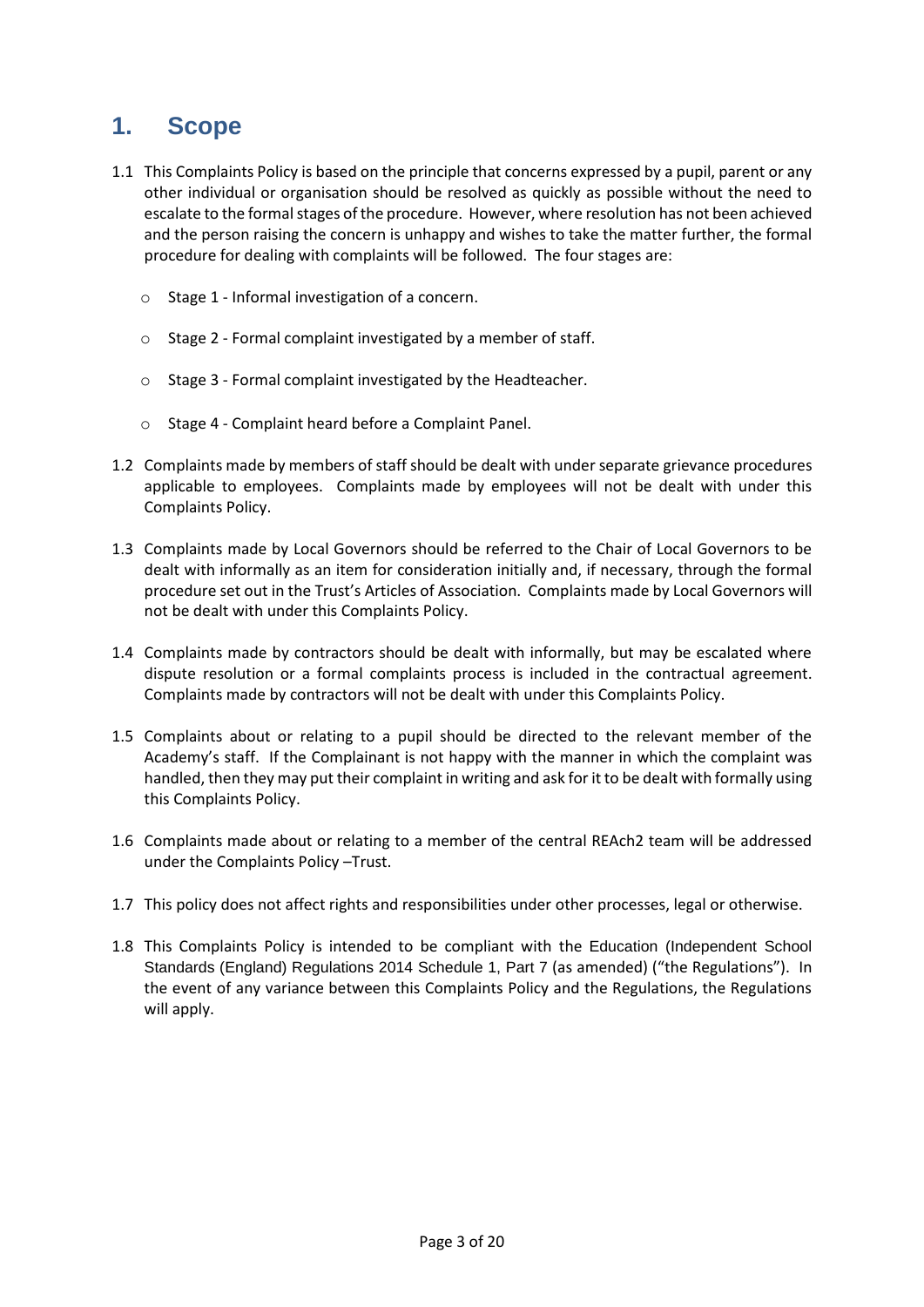## **2. Policy**

- 2.1 There is no time limit to raising any concern or complaint relating to a safeguarding issue.
- 2.2 Concerns or complaints should be raised within four weeks of the incident or event to which the complaint relates (or, where the complaint relates to a series of incidents or events, within one month of the latest incident or event). This time limit also applies when a child has left the school.
- 2.3 The Academy has four stages to its complaints procedure. The aim is to try to deal with the complaint, to the satisfaction of the Complainant, at the earliest possible stage.It is helpful therefore, at every point, for all parties to keep in mind the over-arching aim of achieving reconciliation.

| Informal Procedure (Stage 1)             |
|------------------------------------------|
| Formal Procedure (Stage 2) Staff member  |
| Formal Procedure (Stage 3)<br>Headteacl  |
| <b>Complaint Panel Hearing (Stage 4)</b> |

2.4 Only if the complaint cannot be resolved at the informal stage (stage 1) should it be escalated to the formal stages (stages  $2 - 4$ ). Only if the complaint cannot be subsequently resolved at the formal stages would it be escalated to a Complaint Panel Hearing (stage 4).

#### Principles of Investigating a Concern or Complaint

- 2.5 The principles that will form the basis for all investigations of concerns and complaints will be that the person investigating the complaint:
	- Has read this Complaints Policy to familiarise his or her self with the procedure;
	- Is aware of the time limits that apply to the relevant stage and ensures that he or she complies with them;
	- Establishes the nature of the complaint and what issues remain unresolved;
	- Limits the scope of his or her investigation to the subject matter of the complaint but may accept into scope reasonable new issues raised by the complainant during the investigation, where they are linked or relevant to the original complaint and/or where it appears to the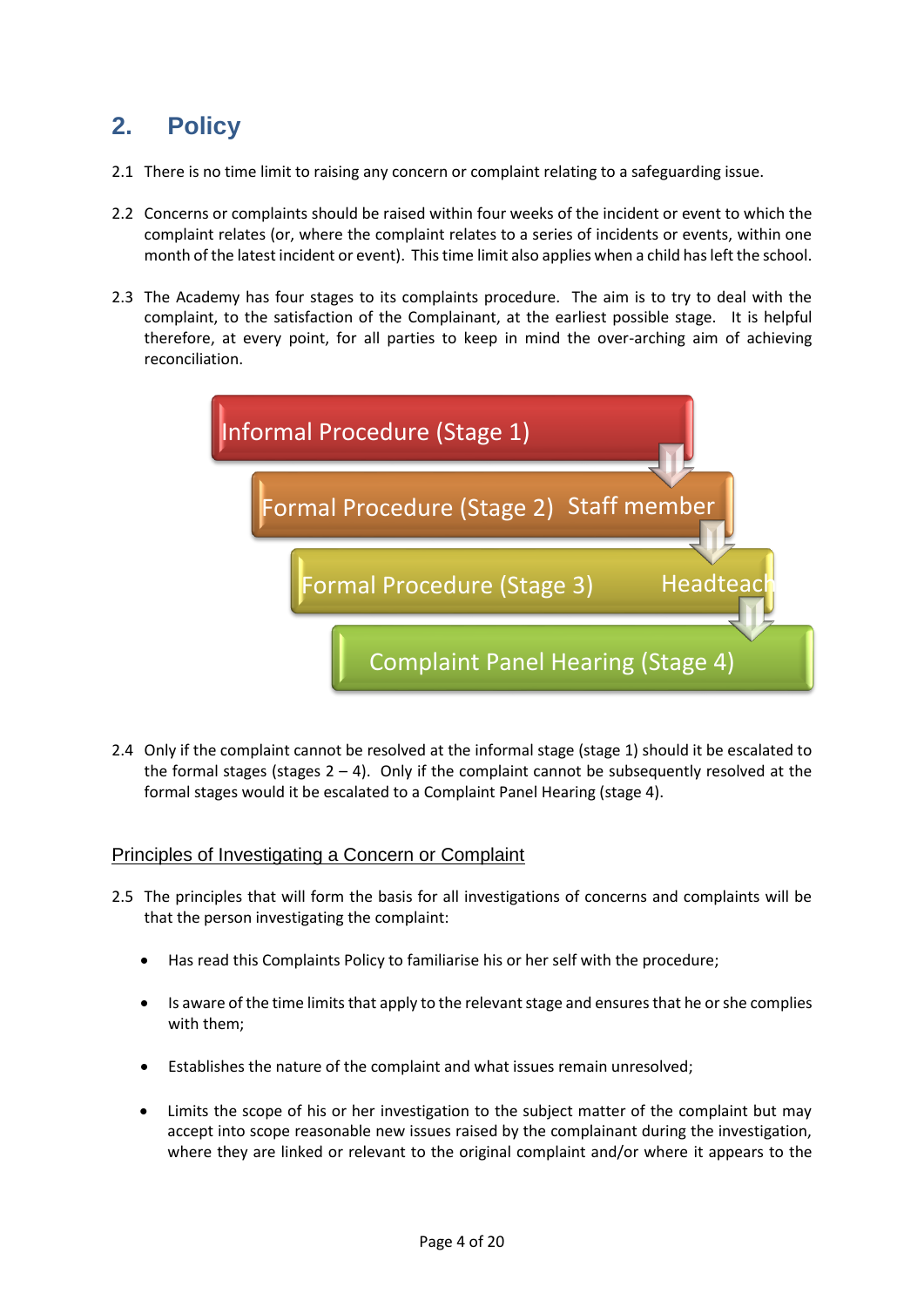investigator (or for Stage 4 the complaint panel) that doing so would help facilitate an overall resolution

- Establishes what the Complainant says has happened, who has been involved, and what the Complainant feels would put things right;
- Takes a proportionate approach in deciding what steps to take in conducting the investigation, including who to interview, balancing the need to resolve the complaint as quickly as possible with the need to preserve the privacy of those involved and minimise unnecessary distress to all parties;
- Where required, interviews those involved in the matter, for example the Complainant, pupils and members of staff, including those complained about;
- Allows pupils and those complained about to be accompanied during interviews, if they wish;
	- **Pupils could be accompanied by a preferred member of staff**
	- Staff members could be accompanied by a colleague
- Keeps a separate written record of each interview, and asks each interviewee to sign and date their record, along with their own signature;
- Establishes relevant facts, on a balance of probabilities, based on evidence not speculation, and keeps a written record of these;
- Provides an effective response to the complaint in writing, addressing all issues raised (including, where relevant, complaints about the way in which the complaint has been dealt with in the earlier stages);
- Ensures that the response to the complaint includes the appropriate recommended actions, where necessary, while recognising that confidentiality and data protection rules may limit the extent of disclosure in some circumstances (e.g. potential employee disciplinary processes which must remain confidential);
- Reports the complaint and the outcome of the complaint to the Headteacher at stage 1, 2 or 3 and the Deputy Director of Education at Stage 4 or where the complaint at stage 3 is regarding the Headteacher, so that services can be improved;
- Conducts the investigation in an impartial, objective, fair, proportionate and timely manner, keeping in mind the privacy of the parties involved and GDPR procedures.

#### Principles of Resolving a Concern or Complaint

- 2.6 It is in everyone's interest that concerns and complaints are resolved at the earliest possible stage. The way in which the concern or complaint is dealt with after the Complainant first raises the matter can be crucial in determining whether the complaint will escalate. To that end, members of staff will be annually reminded of the procedure in this Complaints Policy, so that they will know what to do when a concern is raised with them.
- 2.7 At each stage of the complaints procedure, the investigator will consider how the complaint may be resolved. In considering how a complaint may be resolved, the investigator will give due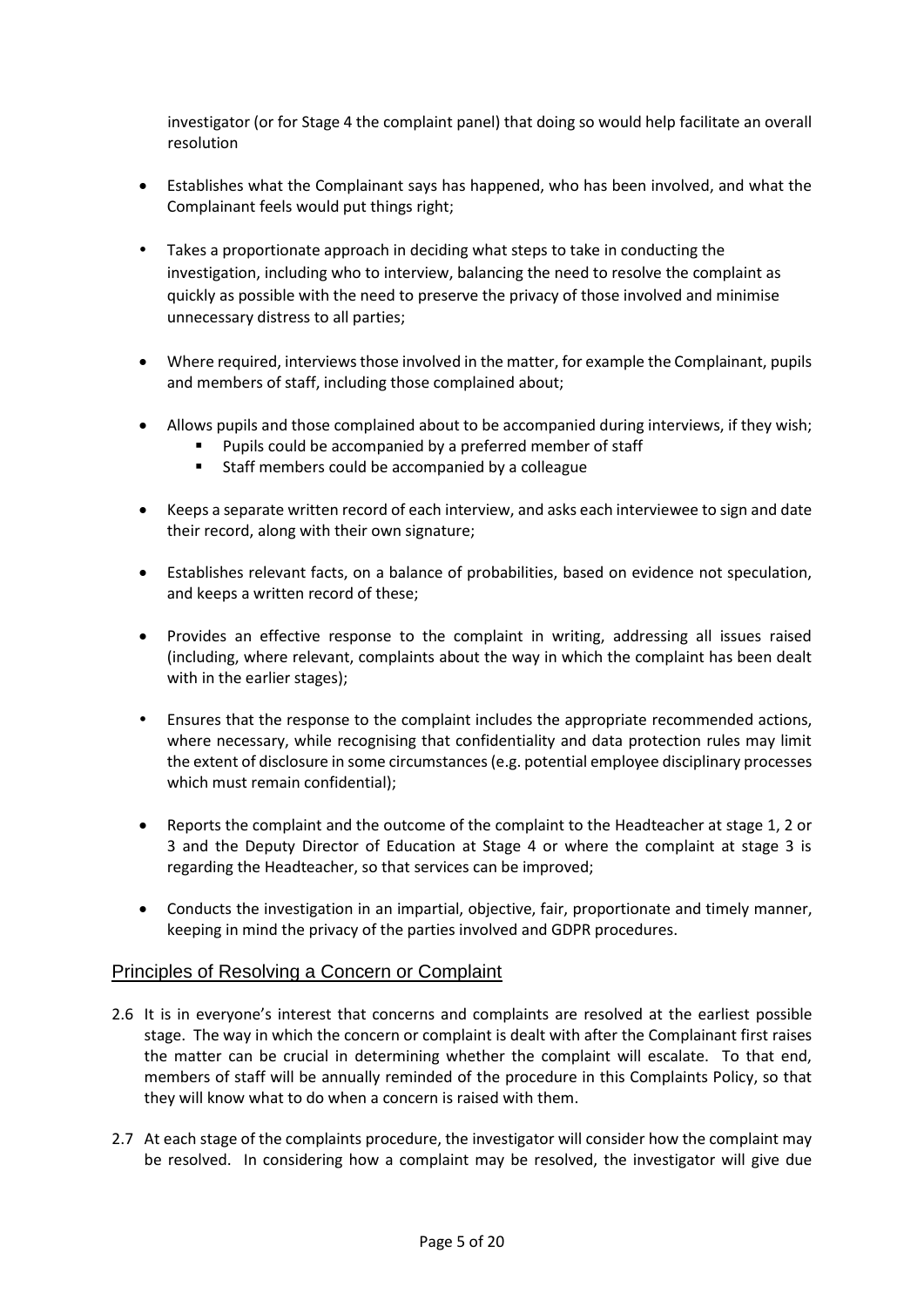regard to the seriousness of the complaint. It may be appropriate in order to bring the complaint to a resolution for the investigator to recommend:

- An explanation;
- An apology;
- Reassurance that steps have been taken to prevent a recurrence of events which led to the complaint;
- Reassurance that the Academy and/or the Trust will undertake a review of its policies and procedures in light of the complaint.

None of the above will constitute an admission of negligence or an acceptance of liability on behalf of the Academy or the Trust.

#### Principles of Notifying the Outcome of a Concern or Complaint

- 2.8 Once all of the facts have been established, the investigator will write to the Complainant setting out all of the issues in dispute, the results of the investigation, the decision made, the reasons for the decision, and details of any action to be taken to resolve matters or prevent a reoccurrence. Alternatively, the investigator may wish to meet with the Complainant to discuss the outcome of the investigation, the decision made, the reasons for the decision and any action to be taken directly, in which case a full written record will be made of the meeting using an independent clerk, which the Complainant will be asked to sign and date. Strictly confidential procedures such as staff disciplinary investigations or sanctions must **not** be referred to.
- 2.9 The outcome of all concerns and complaints, whether dealt with formally or informally, must be recorded by the Academy, with records maintained for the duration of the child's time at school. Examples of outcomes include:
	- There was insufficient evidence to reach a conclusion, so the complaint cannot be upheld;
	- The evidence did not substantiate the concern, so the complaint cannot be upheld;
	- The complaint was substantiated in part or full. A brief description should be given of the remedial action being taken by the Academy as a consequence of the complaint. Details of the investigation of or any disciplinary sanctions to be taken against a member of staff cannot be disclosed.
	- The matter has been fully investigated and, as a consequence, further confidential procedures are being pursued. Strictly confidential procedures such as staff disciplinary investigations and sanctions must not be referred to.

#### Time Limits

2.10 This Complaints Policy sets out the time limits for each stage of the complaints procedure. Those dealing with complaints will keep to these time limits. However, where a complaint is of a particularly complex nature, or further investigations are required to ascertain the facts, new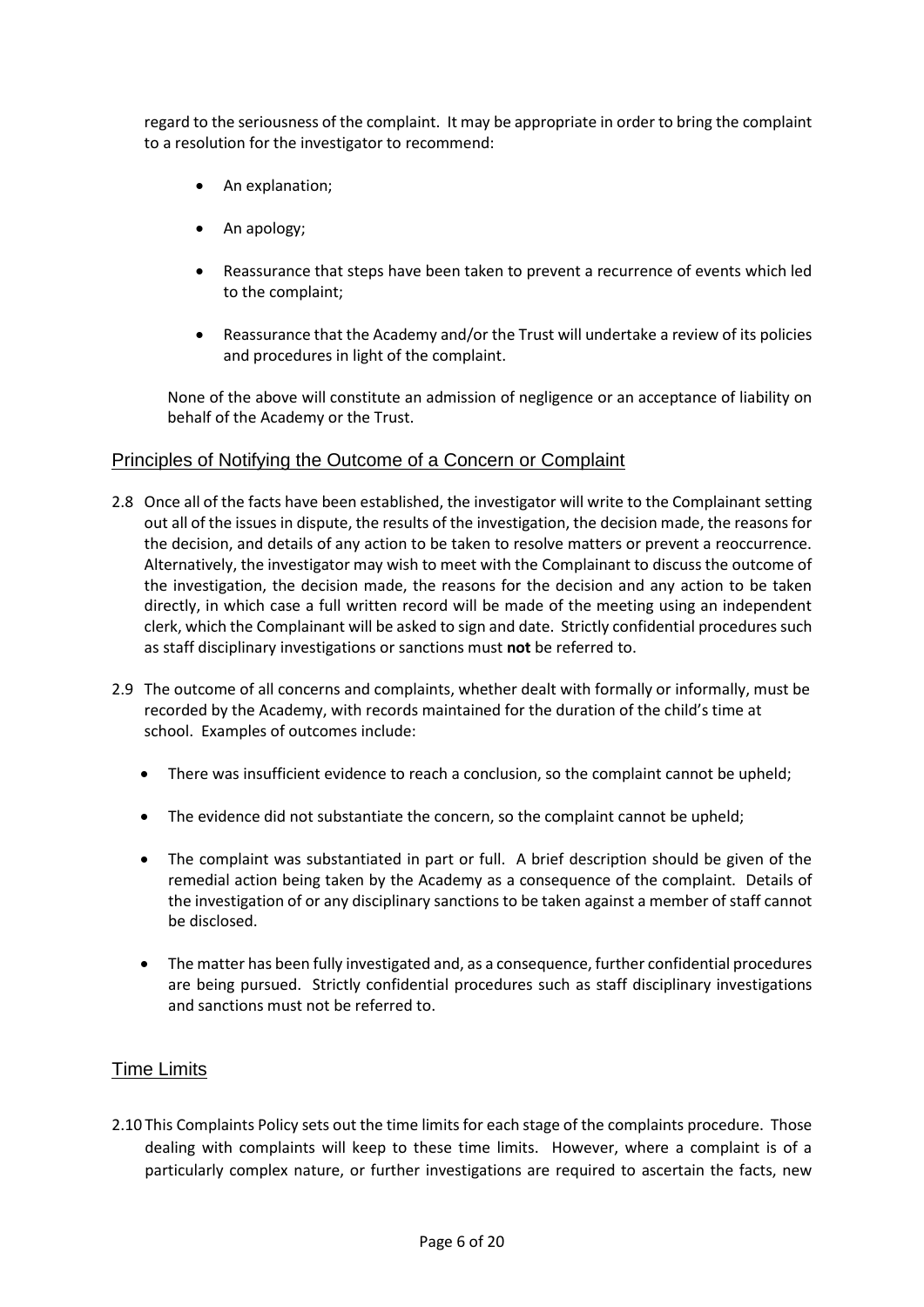time limits can be set. The Complainant will, within the time limit specified in this Complaints Policy, be sent the details of any changes to the time limits with an explanation for the delay and confirmation of the revised date.

#### Late Complaints

- 2.11Where a concern or complaint is raised more than four weeks after the incident or event (or where the complaint relates to a series of incidents or events, more than four weeks from the date of the latest incident or event), the Academy reserves the right to refuse to investigate the concern or complaint under the procedure in this Complaints Policy **if it appears reasonable and fair to do so, having regard to the circumstances surrounding the complaint**.
- 2.12Where the Academy decides that a concern or complaint which was raised late will not be investigated, the Academy will write to the Complainant notifying them of the decision within **5 school days** of the concern or complaint being raised.
- 2.13If the Complainant is unhappy with the decision not to investigate a concern or complaint that was raised late, the Complainant may write to the Chair of Local Governors at the Academy asking for the decision to be reviewed within **5 school days** of receiving the decision. The Chair of Local Governors will be provided with all documentation relating to the concern or complaint, together with the letter from the Academy to the Complainant, and will review the decision made. The Chair of Local Governors will write to the Complainant with the outcome of the review within **10 school days** of the date that the letter from the Complainant seeking the review was received, and provide the Academy with a copy of the letter.
- 2.14If the Chair of Local Governors quashes the decision not to investigate the concern or complaint, it will be referred to the Academy to be dealt with under the procedure in this Complaints Policy in the usual way.
- 2.15If the Chair of Local Governors upholds the decision not to investigate the concern or complaint, the Complainant may refer the concern or complaint to the Education and Skills Funding Agency (ESFA) using the procedure stated towards the end of this Complaints Policy.
- 2.16In exceptional circumstances, the Chair of Local Governors can delegate the responsibility for the review to the Vice-Chair of Local Governors.

#### Vexatious and/or Repeated Complaints

- 2.17There may be occasions when, despite exhausting the procedure in this Complaints Policy, the Complainant:
- persists in making substantially the same complaint to the Academy; or
- persists in making repeated complaints against the same individual or group of individuals with the intention to harass or subdue that individual or those individuals
- raises complaints about matters which do not affect them or which are manifestly unmeritorious; or
- raises a complaint about a matter for which the continued use of the Academy's resources to progress through all the stages of this policy would be manifestly disproportionate; or
- persists in using abusive, offensive, threatening or other forms of unacceptable language or behaviour.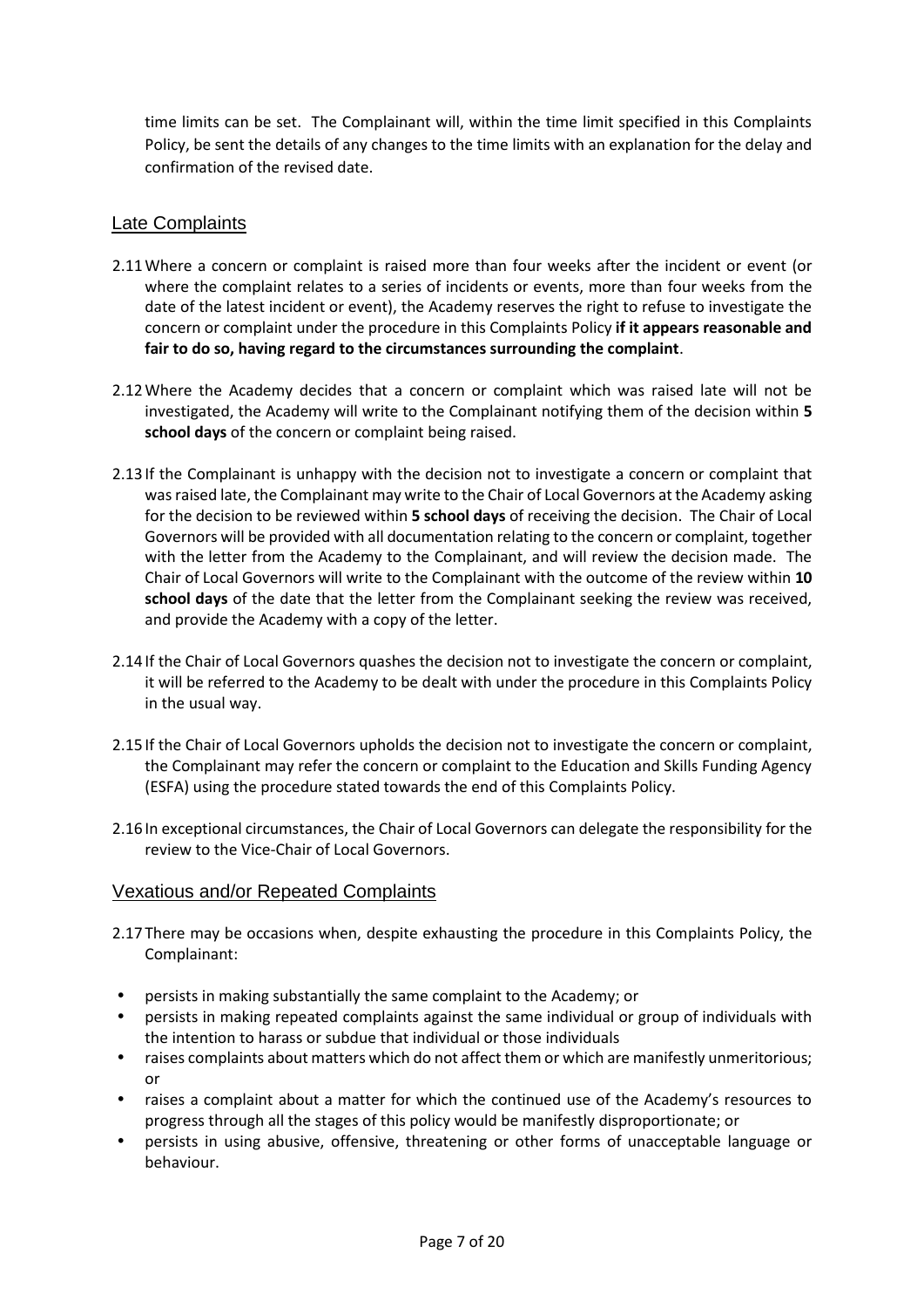In addition, there may be occasions when a complaint is made about a matter for which the continued use of the Academy's resources to progress through all the stages of this policy would be manifestly disproportionate.

In all of these cases, the Academy reserves the right to regard the complaint as vexatious and to refuse to investigate it under the procedure in this Complaints Policy **if it appears reasonable and fair to do so, having regard to all the circumstances<sup>1</sup> surrounding the complaint**. An Academy should consult the Trust Governance service before using the provisions in this paragraph.

- 2.18Where the Academy decides that a complaint is vexatious and/or repeated and will not be investigated, the Academy will write to the Complainant within **5 school days** of the complaint being raised to notify them of the decision. The Academy will inform the Deputy Director of Education of the complaint.
- 2.19If the Complainant is unhappy with the decision not to investigate a vexatious and/or repeated complaint, they may write to the Chair of the Local Governing Body to ask for the decision to be reviewed, **within 5 schools days** of receipt of the decision. The Chair of the Local Governing Body will be provided with all documentation relating to the current complaint and any previous complaints which were relevant to the decision, together with the letter from the Academy to the Complainant, and will review the decision made. The Chair of Local Governors will write to the Complainant with the outcome of the review within **10 school days** of the date that the letter from the Complainant seeking the review was received.
- 2.20If the Chair of Local Governors quashes the decision not to investigate the concern or complaint, it will be referred to the Academy to be dealt with under the procedure in this Complaints Policy in the usual way.
- 2.21If the Chair of Local Governors upholds the decision not to investigate the concern or complaint, the Complainant may refer the concern or complaint to the Education and Skills Funding Agency using the procedure stated towards the end of this Complaints Policy.
- 2.22In exceptional circumstances, the Chair of Local Governors can delegate the responsibility for the review to the Vice-Chair of Local Governors.

#### Anonymous Complaints

2.23The Academy will not investigate anonymous complaints under the procedure in this Complaints Policy. Anonymous complaints will be referred to the Headteacher who will decide what, if any, action should be taken.

## **3. Stage 1 Informal Procedure**

3.1 The class teacher and other members of staff can deal with many concerns to the satisfaction of the Complainant, without needing to deal with them formally. The Academy values informal

 $\overline{a}$ <sup>1</sup> The Academy and the wider Trust have a duty of care towards staff as well as towards pupils and their parents/carers; the Academy may therefore factor into its consideration of the 'circumstances' the impact that persistent, repeated, abusive, offensive, threatening or other such complaints may have on staff members and their well-being. It is worth noting the Department for Education have an equivalent policy, available at www.gov.uk/government/uploads/system/uploads/attachment\_data/file/489056/Best\_Practice\_Advice\_for\_School\_Complaints\_ 2016.pdf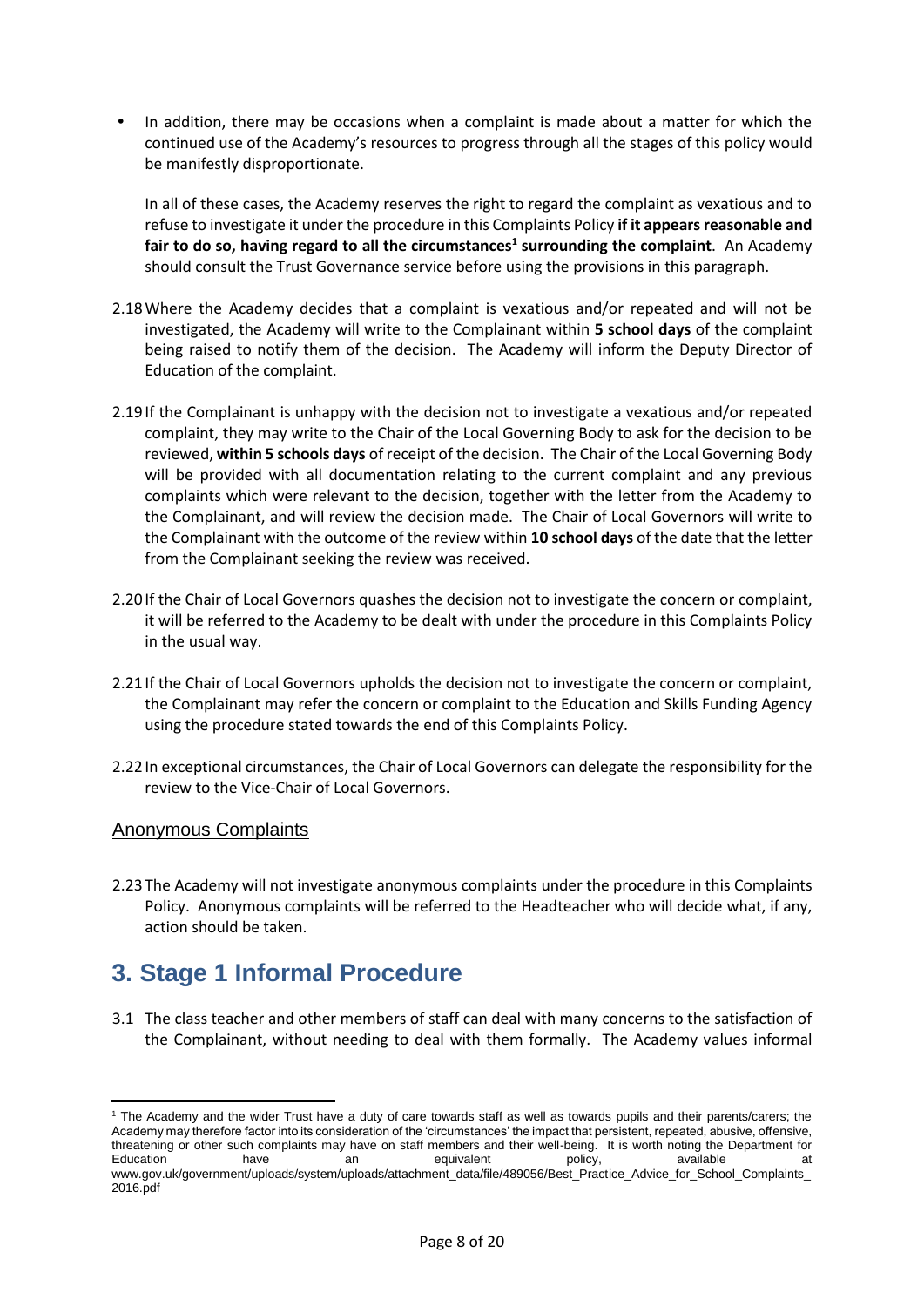meetings and telephone discussions as a way of improving its procedures and relations with parents.

- 3.2 There is no rigid time-scale for resolving concerns and complaints at this stage, given the importance of dialogue through informal discussions, however it is expected that most concerns will be resolved within **10 school days**. Should the nature or complexity of the concern mean that more time is required, the Academy will write to the Complainant within **10 school days** informing them of the reason for the delay and confirming a revised date for resolution.
- 3.3 Should informal meetings and telephone discussions appear unlikely to resolve the concern, either party may initiate a move to the Stage 2 for the complaint to be investigated formally. A copy of the formal complaint form in Annex 2 will be forwarded to the Complainant for completion and return, or completed during an initial interview. Complainants will be provided with a copy of this Complaints Policy. A copy of the complaint form should be retained by both the complainant and the Academy.

## **4. Stage 2 Formal Complaint Investigated by a Member of Staff**

- 4.1 If the Complainant is unhappy with the way in which the concern was dealt with informally, the Complainant should complete the formal complaint form found in Annex 3 and return it to the Academy.
- 4.2 Upon receipt of a completed formal complaint form, the Headteacher will identify the appropriate member of staff to investigate the complaint under Stage 2. If the complaint is about a member of staff, a manager senior to that member of staff will normally investigate the complaint. If the complaint is very serious, the Headteacher may, at their discretion, escalate the complaint directly to Stage 3.
- 4.3 During a standard investigation the investigator should:
	- Record in writing all meetings held, whether it is with pupils, staff, parents or other witnesses
	- Ensure that the complainant has the opportunity to submit witness statements which should be received in writing in support of their complaint
- 4.4 The Academy will try to respect the views of a Complainant who indicates that he or she would have difficulty discussing a complaint with a particular member of staff. In these cases, the matter will be referred back to the Headteacher who may, if they feel it necessary, refer the complaint to another staff member for investigation.
- 4.5 Where the complaint concerns the **Headteacher** or a **Local Governor**, the complaint will be referred to the Chair of Local Governors. The Chair of Local Governors will investigate the complaint under **Stage 3** of this Complaints Policy. Where the complaint concerns the **Chair of Local Governors**, a non-executive member of the local Cluster Board will investigate the complaint under **Stage 3** of this Complaints Policy.
- 4.6 Where the first approach is made to a Local Governor, the Local Governor must refer the complaint to the Headteacher, who will allocate it to an appropriate member of staff for investigation under Stage 2 of this Complaints Policy. Local Governors should not act unilaterally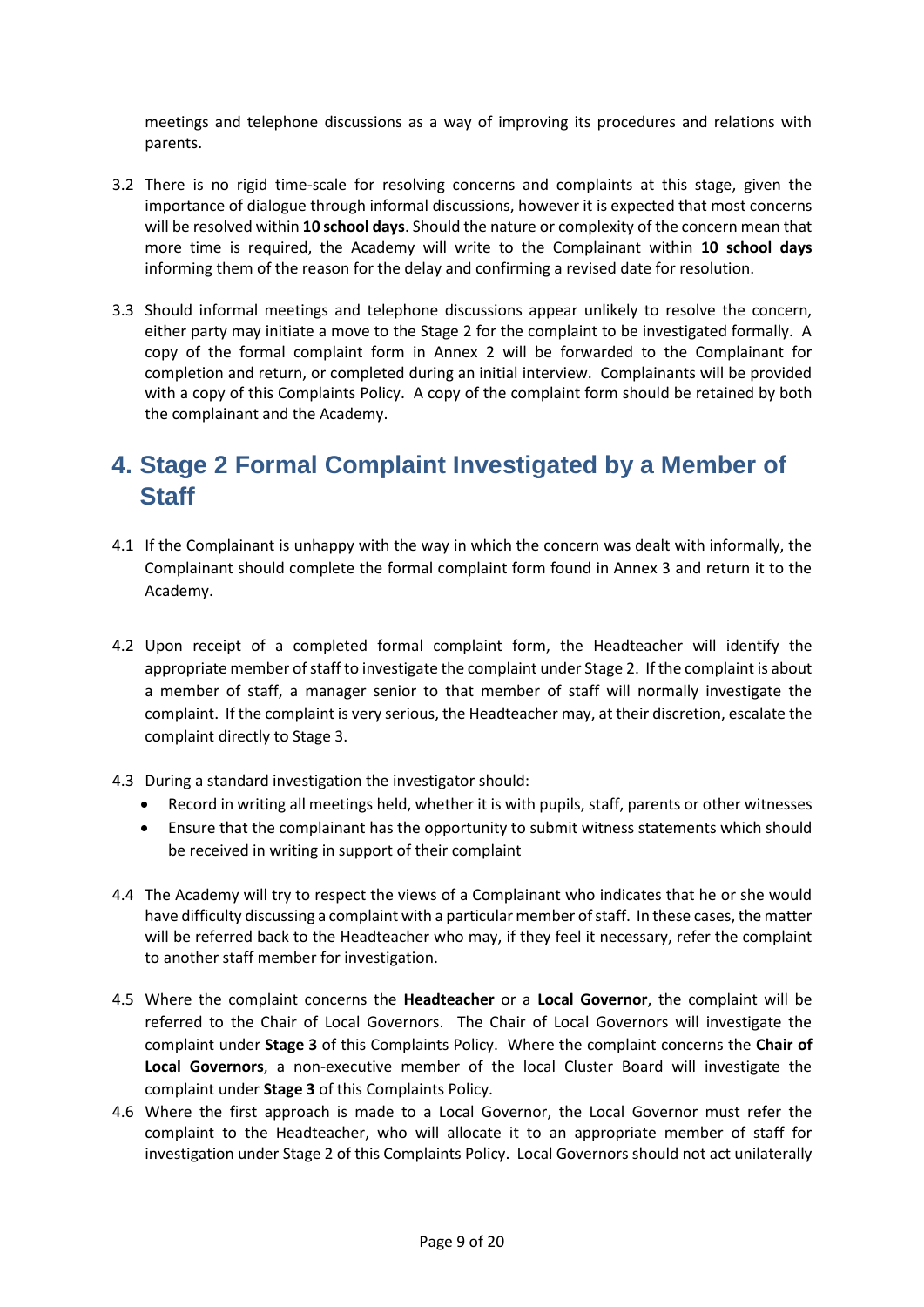on an individual complaint outside the formal procedure or be involved at the early stages in case they are needed to sit on a Complaint Panel at a later stage of the procedure.

- 4.7 The member of staff considering the complaint will write to the Complainant acknowledging the complaint within **5 school days** of receiving the formal complaint form or written complaint. The acknowledgement will confirm which stage of the Complaints Policy the complaint is being investigated under, and will confirm the date for providing a response to the complaint. Following investigation of the complaint, the member of staff will write to the Complainant confirming the outcome within **10 school days** of the formal complaint form being received. If this time limit cannot be met, the member of staff will write to the Complainant within **10 school days** of the formal complaint form being received**,** explaining the reason for the delay and providing a revised date.
- 4.8 The letter to the Complainant should notify them that if he or she is unhappy with the outcome of the Stage 2 investigation of the complaint, they should write to the Headteacher within **10 school days** of receiving the letter, asking for the complaint to be investigated under Stage 3 of this Complaints Policy. If no further communication is received from the Complainant within **10 school days**, the complaint will be deemed to have been resolved.

## **5. Stage 3 Formal Complaint Investigated by the Headteacher**

- 5.1 If the Complainant is unhappy with the outcome of the complaint under Stage 2, the Complainant should write to the Headteacher at the Academy asking for the complaint to be investigated under Stage 3 of this Complaints Policy.
- 5.2 The Headteacher will write to the Complainant acknowledging the complaint within **5 school days** of the date that the letter was received from the Complainant. The acknowledgement will confirm that the complaint will now be investigated under Stage 3 of this Complaints Policy, and will confirm the date for providing a response to the complaint. Following investigation of the complaint, the Headteacher will write to the Complainant confirming the outcome within **10 school days** of the date that the letter was received from the Complainant. If this time limit cannot be met, the Headteacher will write to the Complainant within **10 school days** of the date that the letter was received from the Complainant**,** explaining the reason for the delay and providing a revised date.

During a standard investigation the investigator should:

- Record in writing all meetings held, whether it is with pupils, staff, parents or other witnesses
- Ensure that the complainant has the opportunity to submit witness statements which should be received in writing in support of their complaint
- 5.3 The letter to the Complainant should notify them that if he or she is unhappy the outcome of the Stage 3 investigation of the complaint, they should write to the Clerk to the Local Governors within **10 school days** of receiving the written request asking for the complaint to be heard before a Complaint Panel under Stage 4 of this Complaints Policy. If no further communication is received from the Complainant within **10 school days**, the complaint will be deemed to have been resolved.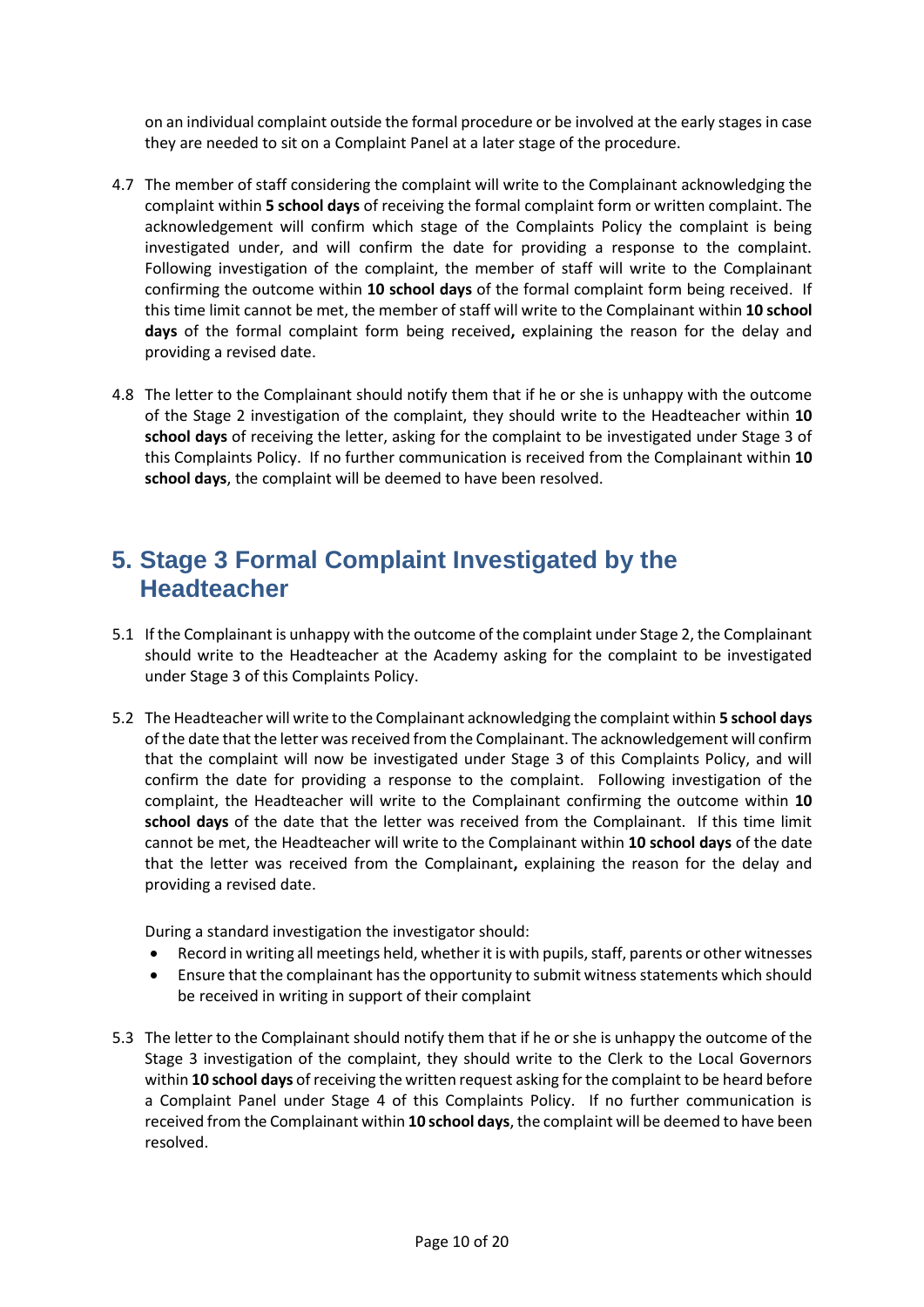5.4 In exceptional circumstances, the Headteacher may delegate responsibility for investigating the complaint under Stage 3 of this Complaints Policy to a member of the Academy's Senior Management Team. In those circumstances, the Headteacher will monitor the progress of the investigation, and it will be the Headteacher who will write the letter of outcome to the Complainant.

If an Academy has a Transition or Intervention Board as part of the REAch2 governance model (or where there is an established LGB which is carrying governor vacancies or is supporting a small school), the Board should consider whether it has the capacity and capability required to act under these provisions; if not, other arrangements can and should be made, liaising with the Governance service, including involvement of local governors at other REAch2 academies and or REAch2 cluster non-executives.

5.5 As stated above, where a formal complaint form is received making a complaint about the **Headteacher** or a **Local Governor**, the complaint will be referred to the Chair of Local Governors for investigation under **Stage 3** of this Complaints Policy, rather than Stage 2. If a formal complaint form is received making a complaint about the **Chair of Local Governors**, the complaint will be referred to a non-executive member of the local Cluster Board for investigation under **Stage 3** of this Complaints Policy, rather than Stage 2. Where the Chair of the Local Governors has investigated the complaint, they will write the letter of outcome to the Complainant and provide a copy to the Headteacher and the Deputy Director of Education.

## **6. Stage 4 Complaint Heard at a Complaint Panel Hearing**

- 6.1 If the Complainant is unhappy with the outcome of the complaint under Stage 3, the Complainant should write to the Clerk to the Local Governors at the Academy asking for the complaint to be heard before a Complaint Panel within **10 school days** as the final stage available in the process. Where he or she believes, at his or her absolute discretion, it may enable the matter to be resolved more effectively and without the need for a full panel hearing, the Chair of Local Governors, in consultation with the Trust Governance service, may propose that they or the Vice-Chair have a meeting with the complainant to review the process/outcomes to date and to discuss how best to achieve a resolution.
- 6.2 The Clerk to the Local Governors will write to the Complainant within **5 school days of receiving the letter** acknowledging the request for the complaint to be heard before a Complaint Panel. The letter will inform the Complainant that the Complaint Panel Hearing will take place within **25 school days** of the date that the letter was received from the Complainant and that arrangements to appoint the Complaint Panel and convene the Complaint Panel Hearing will be made by the Clerk to the Local Governors, who will be the Complainant's point of contact.

#### Appointment of the Complaint Panel

6.3 The Clerk to the Local Governors will liaise with the Academy in making arrangements for the Complaint Panel to be appointed. The Complaint Panel will consist of three members. None of the three members of the Complaint Panel will have been involved in the incidents or events which led to the complaint, or have been involved in dealing with the complaint in the previous stages, or have any detailed prior knowledge of the complaint. Parent or staff governors should not be used if there are any existing links to the complainant.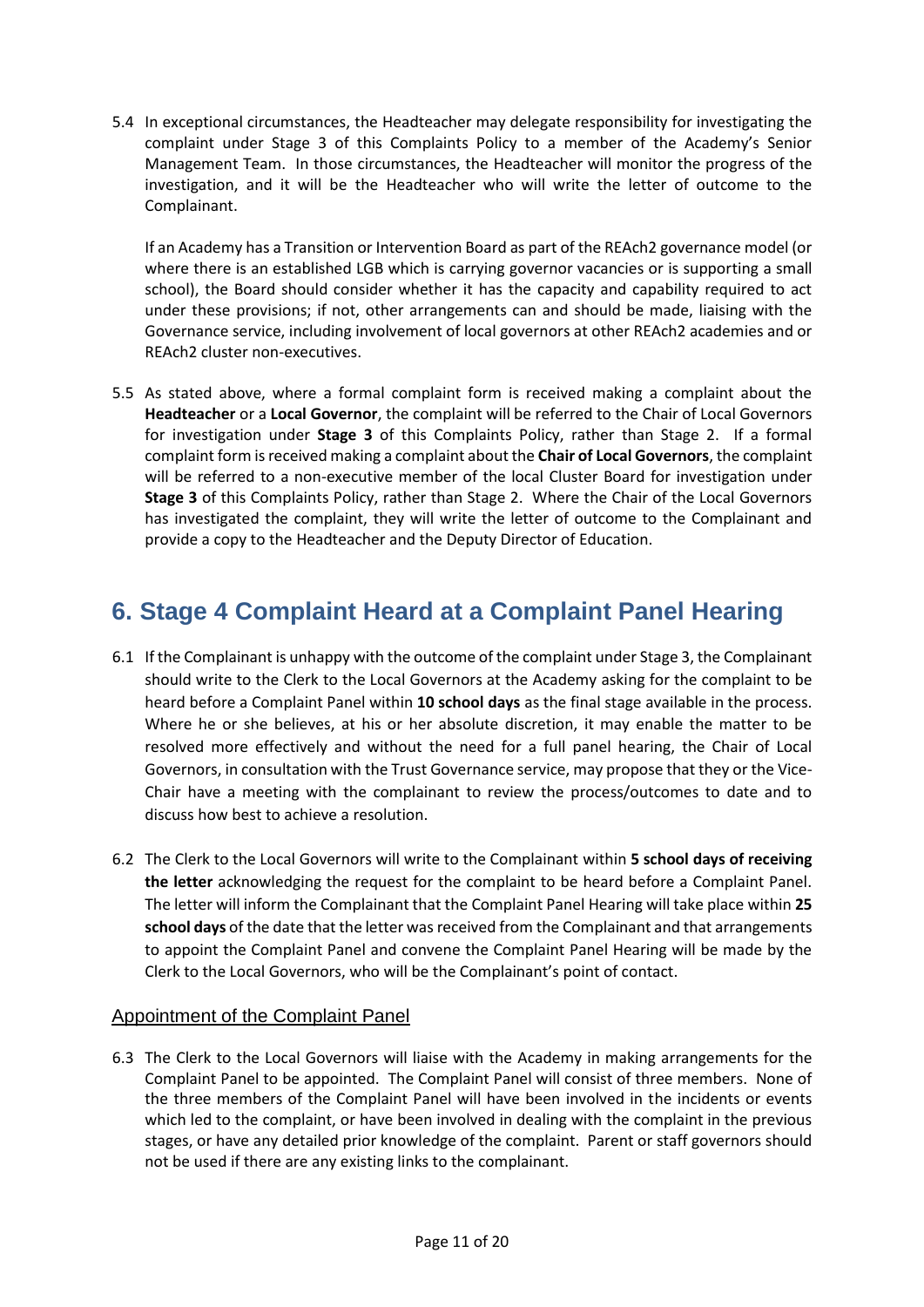If an Academy has a Transition or Intervention Board as part of the REAch2 governance model (or where there is an established LGB which is carrying governor vacancies or is supporting a small school), the Board should consider whether it has the capacity and capability required to act under these provisions; if not, other arrangements can and should be made, liaising with the Governance service, including involvement of local governors at other REAch2 academies and or REAch2 cluster non-executives.

6.4 One of the Complaint Panel members will be independent of the management and running of the Academy. This means that the independent Complaint Panel member will not be a REAch2 Trustee, a REAch2 cluster non-executive, a Local Governor of the Academy, or an employee of either the Trust or the Academy. When appointing the independent Complaint Panel member, the Trust and the Academy will bear in mind the non-statutory advice of the Department for Education, which states:

*"Whilst we do not wish to be prescriptive about who schools should appoint as an independent person our general view is that people who have held a position of responsibility and who are used to analysing evidence and putting forward balanced arguments would be suitable. Examples of persons likely to be suitable are serving or retired business people, civil servants, heads or senior members of staff at other schools, people with a legal background and retired members of the police force might be considered by schools. Schools will of course have their own views."* 

For the avoidance of doubt, a Local Governor of another REAch2 Academy within the group may be the independent Complaint Panel member, as long as they are not an employee of that academy or an employee, cluster non-executive or Trustee of the Trust, and they are sufficiently removed from the management and running of the Academy to be considered truly independent.

6.5 One or both of the other two Complaint Panel members can be a REAch2 Trustee, a REAch2 cluster non-executive or a Local Governor of the Academy or another REAch2 Academy, as long as they fulfil the requirements of paragraph 6.3 above and are not an employee of the Academy.

#### The Academy's Representative

6.6 The Academy will be represented at the Complaint Panel Hearing by the person who investigated the complaint under the most recent stage of the procedure. This will usually be the Headteacher, however it may on occasions be the Chair of Local Governors, the Vice-Chair of Local Governors, a member of the Senior Management Team or a member of the local Cluster Board. If the Complainant only has complained about the way in which the complaint was investigated by that person (rather than only or also disagreeing with the outcome of the investigation) then the Academy may choose to be represented by another person at the complaint panel hearing and to involve the investigator of the previous stage as a witness. There may be other circumstances (e.g. changes in staff) where the Academy has to nominate another person as their representative.

#### Convening the Complaint Panel Hearing

6.7 The Clerk to the Local Governors will liaise with the Academy and convene the Complaint Panel Hearing on a date and at a time which is convenient to the Complainant, the Academy's representative and the three Complaint Panel members. The Clerk to the Local Governors will write to the Complainant, the Academy's representative and the Complaint Panel members **at**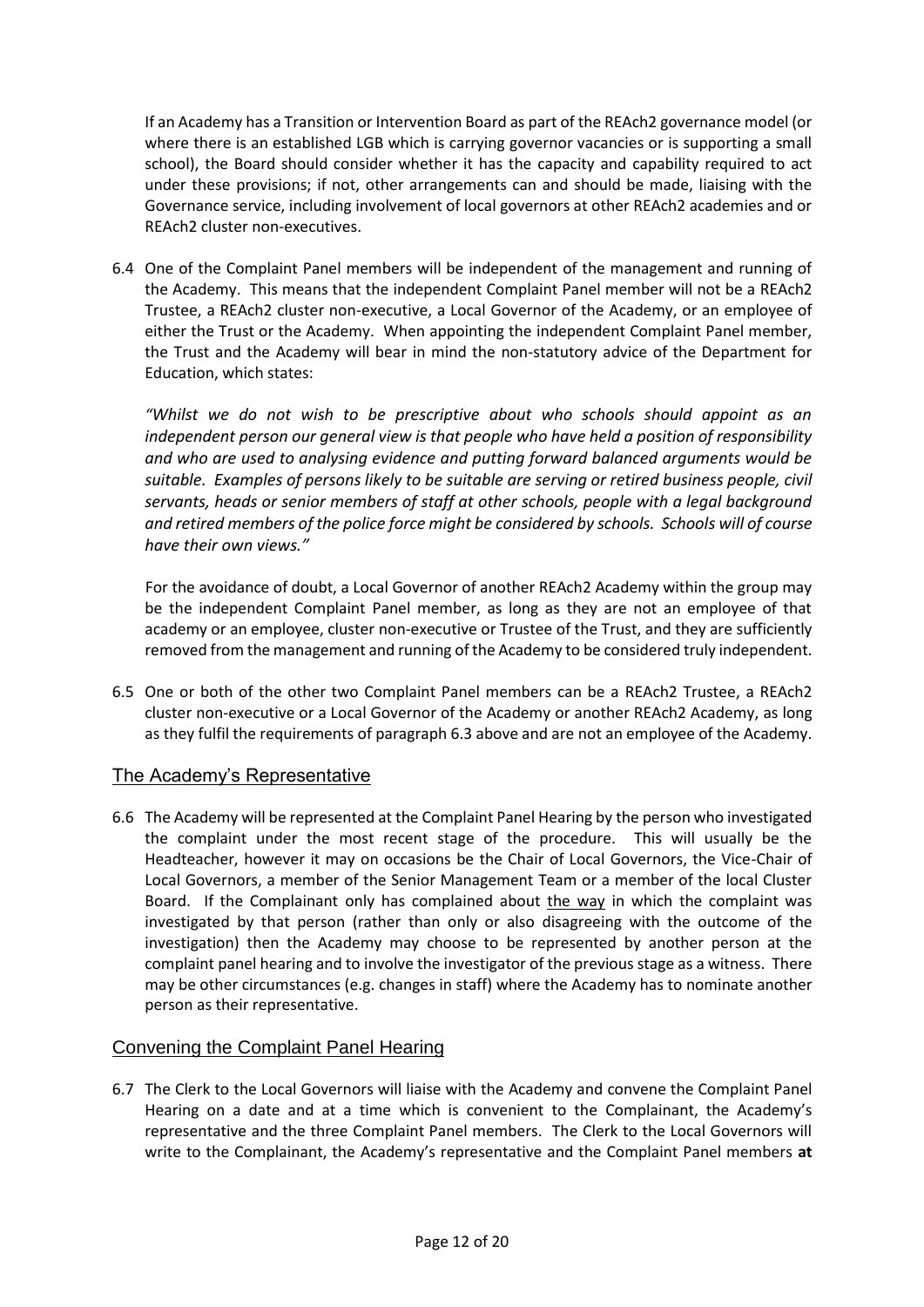**least 5 school days** before the Complaint Panel Hearing is due to take place confirming the date and time. The Academy can offer an alternative venue if requested by the complainant.

#### **Witnesses**

- 6.8 The Academy may seek to rely on the accounts of witnesses, which are relevant to the complaint. Such witnesses may also include those persons who dealt with the complaint in the previous stages, if the Complainant has complained about the way in which the complaint was investigated (rather than simply disagreeing with the outcome of the complaint). Such witnesses should, if they have not already done so, provide a signed and dated statement of their account and provide it to the Clerk to the Local Governors **at least three school days** before the Complaint Panel Hearing is due to take place.
- 6.9 For the avoidance of doubt, where the Complainant intends to rely on his or her own account at the hearing, there is no need for that account to be written down and sent to the Academy in advance (although it may be helpful to do so).
- 6.10The Complaint Panel will have the absolute discretion to decide whether a witness account is relevant to the complaint or whether a witness account is undisputed by the Complainant or the Academy respectively. Where a witness account is irrelevant or undisputed, their attendance at the Complaint Panel will not be required.
- 6.11The Complaint Panel will also have the absolute discretion to decide whether an additional witness may be invited to participate even after the documents for the Hearing (see below) have issued if they believe it will help achieve a resolution to the complaint without causing undue prejudice to any of the parties involved.
- 6.12All witnesses, whether they are for the Complainant or the Academy, will not be allowed to sit in on any part of the Complaint Panel Hearing except when they are giving their own verbal account or answering questions, upon conclusion of which they will be required to leave the room.

#### **Documents**

- 6.13The Clerk to the Local Governors will provide an agenda and a copy of all correspondence, statements (including witness statements) and records relating to the complaint (including records made by those persons who investigated the complaint in the previous stages) to the Complainant, the Academy's representative and each Complaint Panel member **at least two school days** before the Complaint Panel Hearing is due to take place. Documentation will be redacted in line with data protection regulations.
- 6.14The Complaint Panel will have the absolute discretion to decide whether any new documentation is accepted after that the above deadline, including at the Hearing itself, if they believe it will help achieve a resolution to the complaint without causing undue prejudice to any of the parties involved.

#### Attendance at the Hearing

6.15The Complainant may be accompanied by an interpreter or signer, as well as friend or relative, at the Complaint Panel Hearing. The friend or relative will attend for moral support only and will not play any part in the Complaint Panel Hearing, unless invited to do so by the Complaint Panel if it appears to them that it will improve the quality of the Complainant's representations and/or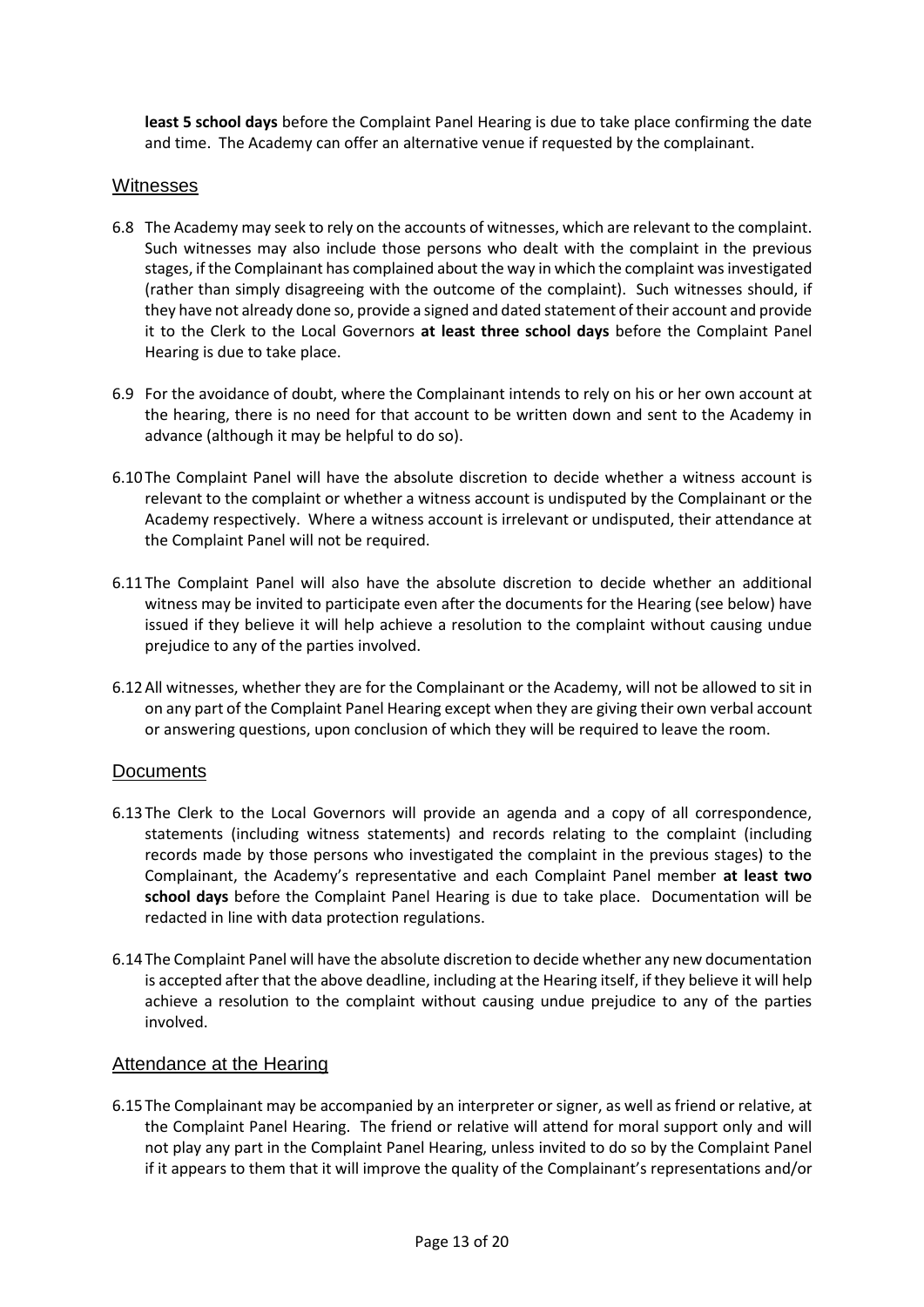help achieve a resolution to the complaint. The Complaint Panel Hearing is not a legal hearing and it is therefore not permitted for either the Complainant or the Academy to be legally represented.

#### The Clerk to the Complaint Panel

6.16A Clerk to the Complaint Panel will attend the Complaint Panel Hearing and keep a written record of the proceedings. The Clerk to the Complaint Panel will usually be the Clerk to the Local Governors, however another suitable person may be appointed to this role if the Clerk to the Local Governors is not available.

#### Procedure at the Complaint Panel Hearing

6.17An effective Complaint Panel will acknowledge that many Complainants and witnesses, especially children, will feel nervous and inhibited in a formal setting. Parents often feel emotional when discussing an issue that affects their child. The Complaint Panel will ensure that the proceedings are as welcoming and informal as possible, while keeping in mind that the proceedings must be fair and follow the rules of natural justice.

This is a confidential process, under General Data Protection regulations, and therefore no audio or video recordings should be made during the meeting, unless reasonable adjustment is necessary to ensure all parties can access matters arising from the meetings. Proceedings will be immediately concluded if unauthorised recordings are discovered during the meeting.

6.18The Complaint Panel Hearing will proceed as follows:

- On arrival, those attending the panel as complainants should be directed to a waiting area away from members of the Academy
- The Clerk to the Complaint Panel will greet the Complainant, the Complainant's supporter (if in attendance) and the Academy's representative and welcome them into the room where the Complaint Panel has convened (witnesses will remain in their relevant waiting areas outside of the room until they are called in to give their account);
- The Complainant will be invited by the Complaint Panel to give an account of their complaint;
- The Academy's representative will be invited to ask the Complainant questions, if any;
- The Complaint Panel will ask the Complainant questions, if any;
- The Complainant's relevant first witness will be invited into the room to give an account of what they saw or know;
- The Academy's representative will be invited to ask the Complainant's witness questions, if any;
- The Complaint Panel will ask the Complainant's witness questions, if any;
- The Complainant's witness will be asked to leave the room;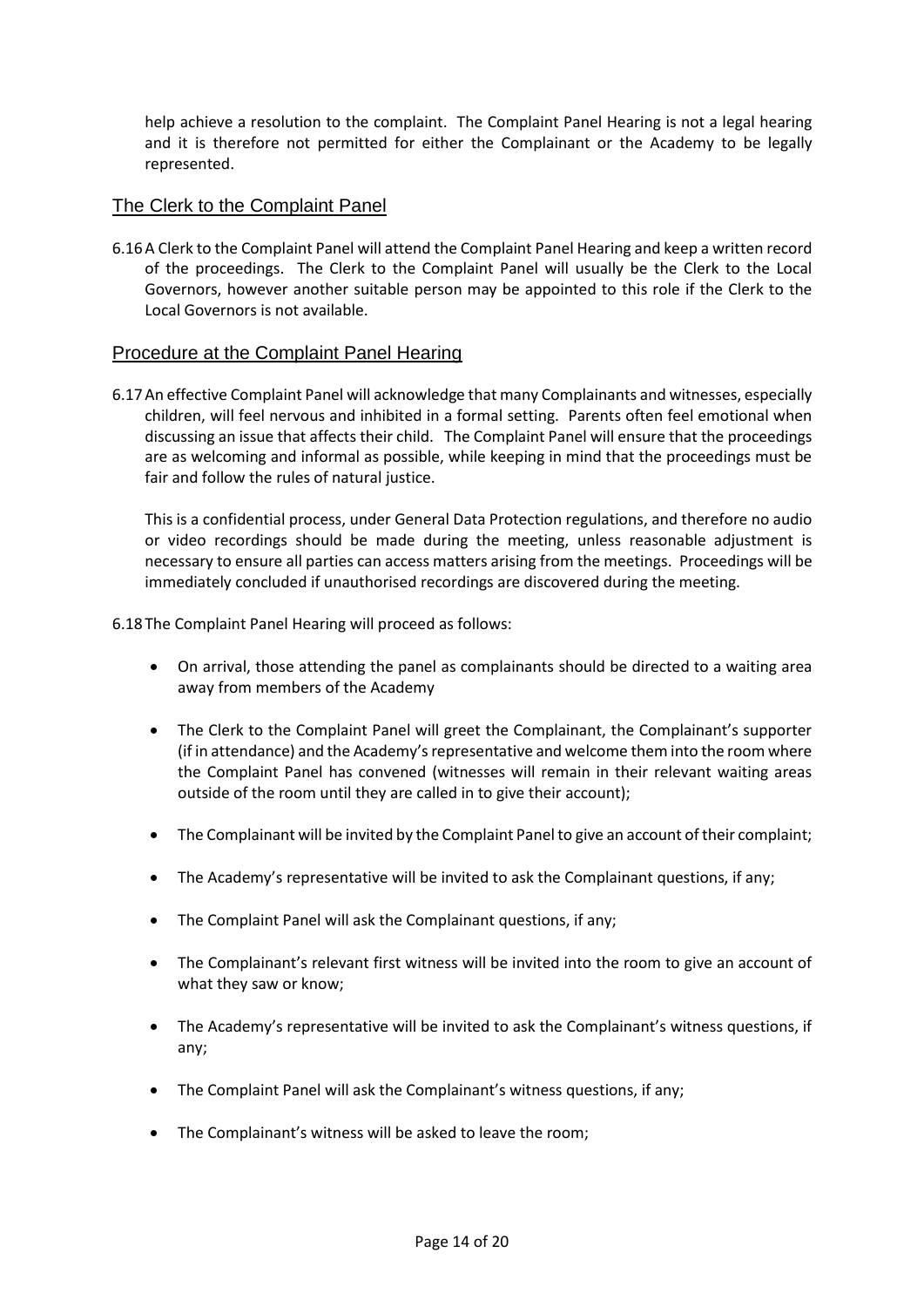- If the Complainant has any further relevant witnesses, they will be invited into the room individually to provide their accounts and be questioned as outlined above;
- The Academy's representative will be invited by the Complaint Panel to respond to the complaint and make representations on behalf of the Academy;
- The Complainant will be invited to ask the Academy's representative questions, if any;
- The Complaint Panel will ask the Academy's representative questions, if any;
- The Academy's relevant first witness will be invited into the room to give an account or what they saw or know;
- The Complainant will be invited to ask the Academy's witness questions, if any;
- The Complaint Panel will ask the Academy's witness questions, if any;
- The Academy's witness will be asked to leave the room;
- If the Academy has any further relevant witnesses, they will be invited into the room individually to provide their accounts and be questioned, as outlined above;
- The Complainant will be invited by the Complaint Panel to summarise their complaint;
- The Academy's representative will be invited by the Complaint Panel to summarise their response to the complaint and the Academy's stance;
- The Complaint Panel Hearing will conclude and the Complainant and the Academy's representative will be asked to leave.

#### The Complaint Panel's Decision

6.19The Complaint Panel will meet in private, either immediately after the Complaint Panel Hearing or on a subsequent date, and will consider all of the documentation and everything that they have heard at the Complaint Panel Hearing and make:

#### **Findings of Fact**

The Complaint Panel will decide which facts are established to be true, on a balance of probabilities (i.e. more likely than not). If a fact is not deemed relevant, the Complaint Panel will not consider it further. The Complaint Panel will make a written record of the facts that have been established, those which have not been established and those which are not relevant, with reasons.

#### **Recommendations**

The Complaint Panel will consider the facts, which they have established and will make recommendations based upon them. These recommendations may be aimed at achieving reconciliation between the parties (for example, a written apology), improving procedures and/or preventing a recurrence in the future. The Complaint Panel will keep a written record of their recommendations, with reasons.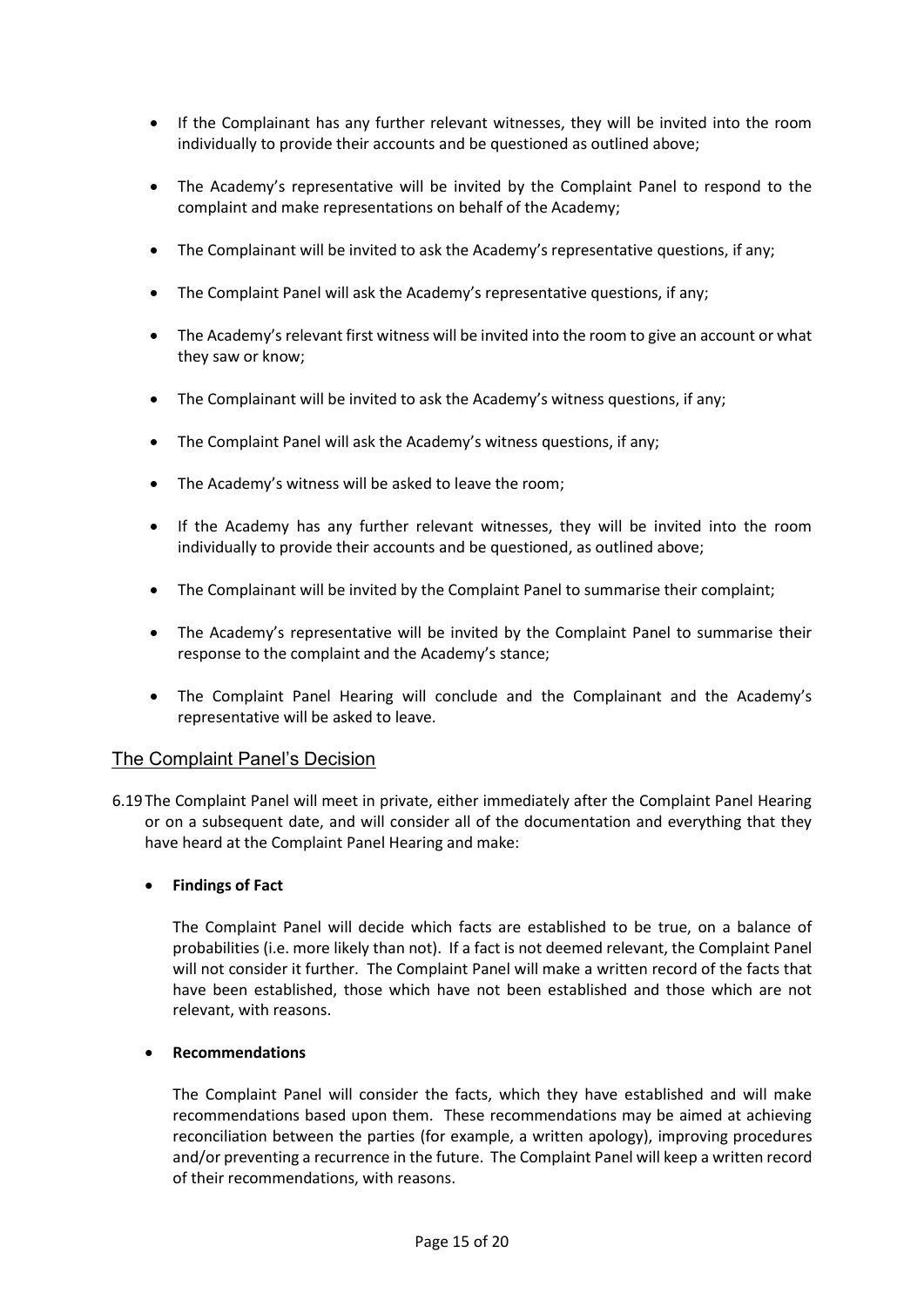#### Notification of the Complaint Panel's Decision

6.20The Clerk to the Complaint Panel will write within **10 school days** of the Complaint Panel Hearing to the:

- **Complainant;**
- **The Academy's representative;**
- **Any person complained about;**

The letter will identify the issues complained about, and will confirm the Complaint Panel's findings of fact and recommendations, if any, with reasons. The letter will also confirm that, if the Complainant believes that this Complaints Policy does not comply with the Regulations, or that the Academy has not followed the procedure outlined in this Complaints Policy, the Complainant may refer their complaint to the Education and Skills Funding Agency for consideration.

6.21The Clerk to the Complaint Panel will also ensure that a copy of the Complaint Panel's findings and recommendations are made available on the Academy's premises for inspection by the Trust, the Local Governing Body and the Headteacher, with a copy sent to the Deputy Director of Education.

#### Adjournment or postponement of a stage 4 complaint panel

- 6.22The Chair of the Panel can agree to an adjournment if it becomes apparent that there is not enough time allocated for the hearing; all members of the panel, the clerk and the complainant must be in agreement for the adjournment. The panel should be reconvened, with all original members, not later than 4 school weeks after the date of adjournment.
- 6.23All attempts should be made to hold the panel on the original date agreed by the complainant, clerk and members. However, if there are unavoidable circumstances such as illness, the panel should be reconvened at the earliest possible date after adjournment and no later than 4 school weeks following adjournment.
- 6.24Where a second postponement seems likely or where a complainant does not attend the hearing and offers no apologies, the panel has the right to hold the complaint hearing using evidence provided by the complainant, the school and witnesses and to distribute the decision letter according to the timescales identified in section 6.20.

## **7. Complaint Referred to Education and Skills Funding Agency**

7.1 Once a complaint has been through all the stages of this Complaints Policy, if the Complainant believes that this Complaints Policy does not comply with the Regulations, or if the Complainant believes that the Academy has not followed the procedure in this Complaints Policy, the Complainant can refer the complaint to the Education and Skills Funding Agency for consideration.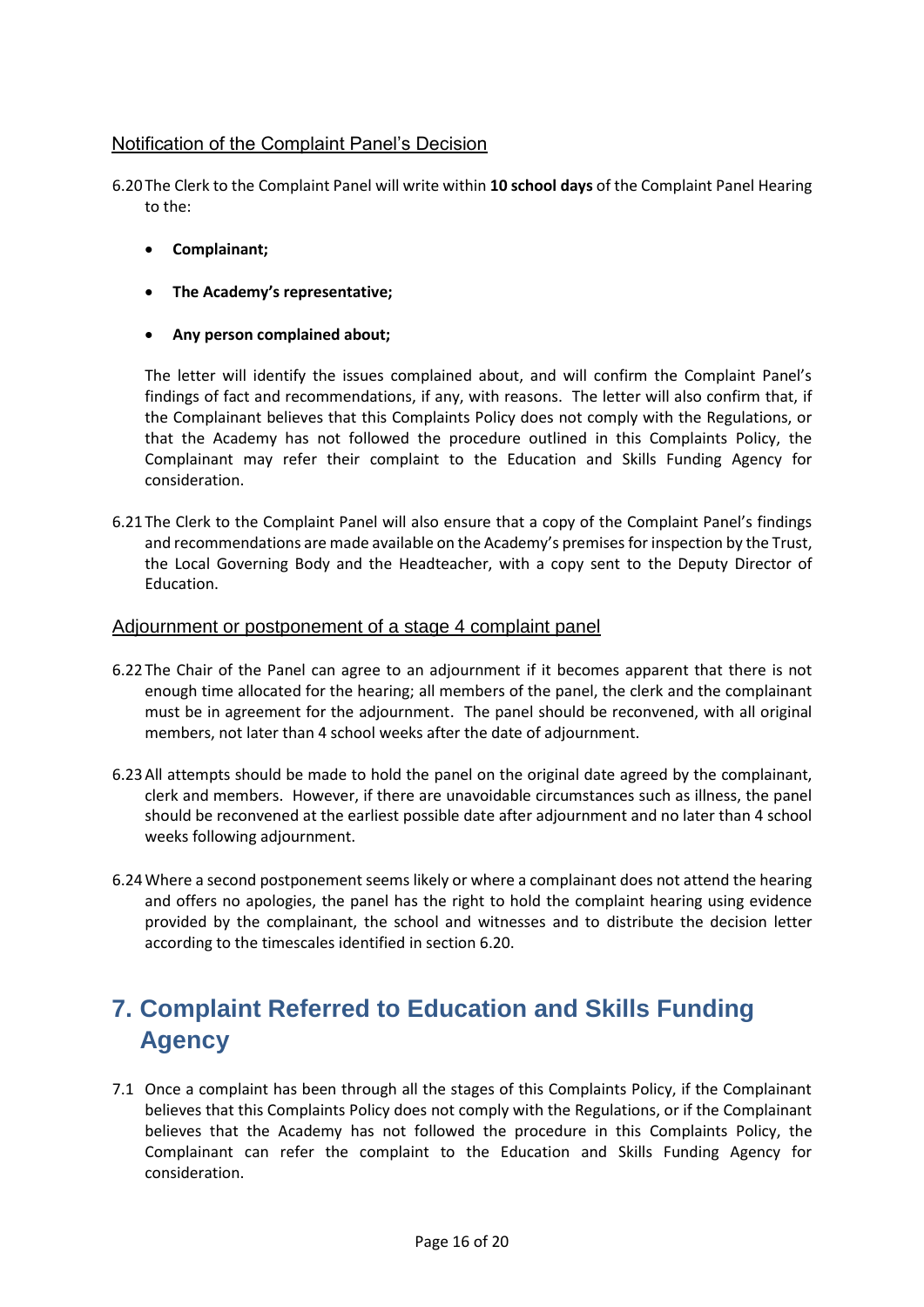7.2 The Complainant can find further information about referring a complaint to the Education and Skills Funding Agency by pasting this link into an Internet browser:

[http://www.education.gov.uk/schools/leadership/schoolperformance/b00212240/maki ng](http://www.education.gov.uk/schools/leadership/schoolperformance/b00212240/making-complaint-school/complaints-free-schools-academies)[complaint-school/complaints-free-schools-academies](http://www.education.gov.uk/schools/leadership/schoolperformance/b00212240/making-complaint-school/complaints-free-schools-academies)

7.3 The Complainant can refer their complaint to the Education and Skills Funding Agency by completing an online form by pasting this link into an Internet browser:

[https://www.education.gov.uk/schools/leadership/schoolperformance/schoolcomplaints-form](https://www.education.gov.uk/schools/leadership/schoolperformance/school-complaints-form)

7.4 The Complainant should be aware that the Education and Skills Funding Agency will not usually investigate the complaint itself, or interfere with the findings of the Complaint Panel, unless the decision made was manifestly unreasonable.

## **8. Administrative Matters**

#### Records

8.1 The Academy will keep a central record of all concerns and complaints received, whether they were dealt with informally or formally.

Records can include (but not be limited to):

- Original complaint form or letter from complainant
- Responses from the Trust
- Notes of investigations taken by investigators
- Witness statements from Trust staff
- Witness statements submitted by or on behalf of the complainant
- Minutes of formal meetings (e.g. stage 4 panel hearings)
- Correspondence, including emails, between the complainant and any Trust staff
- Relevant correspondence between any involved parties and outside agencies
- Formal notification letters of outcomes
- Any logs used to manage the complaint process, which could include dates of receipt and resolution of complaints.

#### **Confidentiality**

8.2 All parties involved in a complaint should respect the confidentiality of the complaint, the process and the outcome, except insofar that sharing information is a necessary part of the process and/or of implementing the outcome or related recommendations.

The Academy will keep all correspondence, statements and records relating to individual complaints confidential, except where the Secretary of State or a body authorised to conduct a school inspection requests access to them.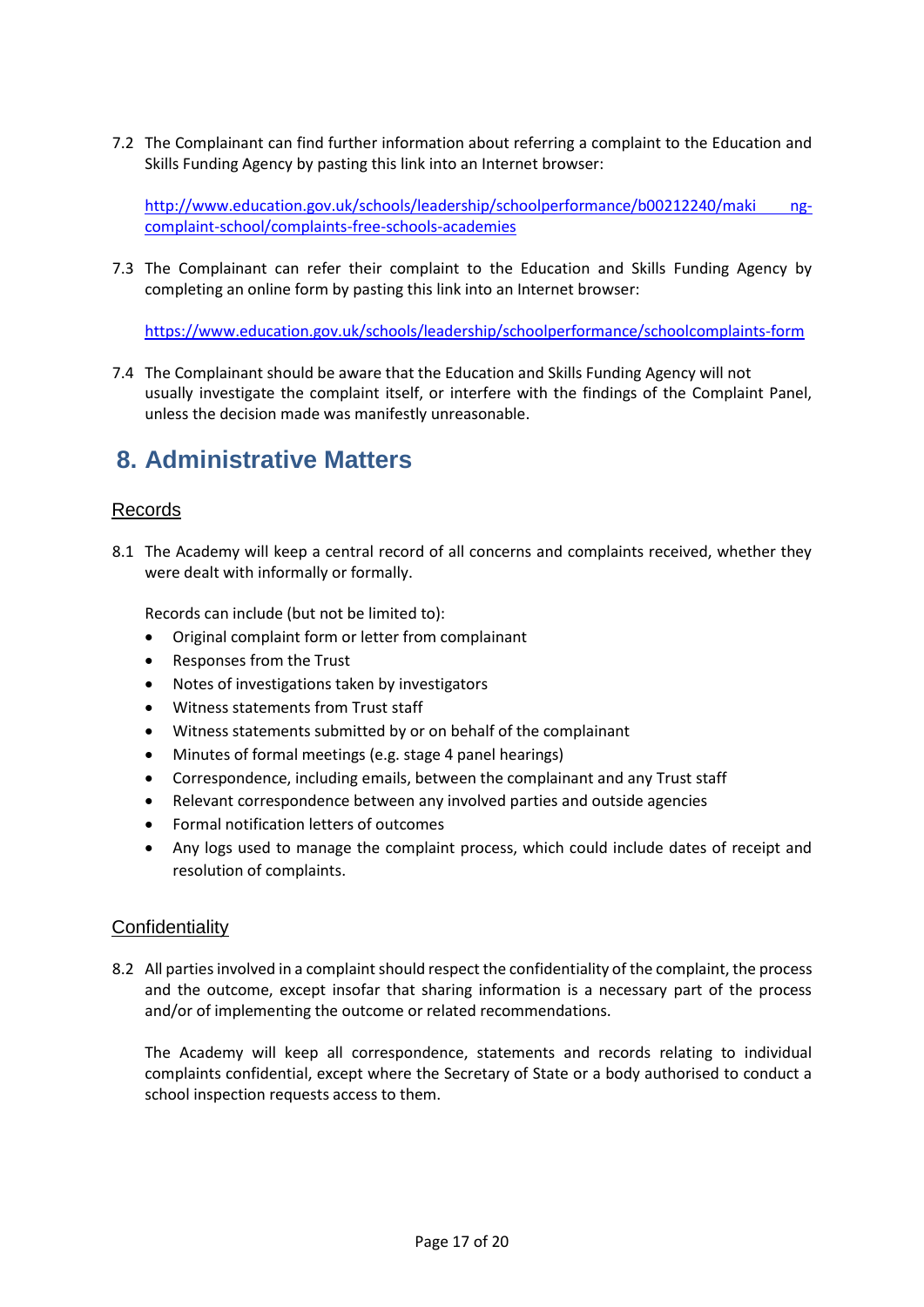#### **Publication**

8.3 This Complaints Policy will be reviewed by the Trust every three years or if relevant legislation/regulations change and published on the Academy's web site, as well as being made available to pupils, parents and other individuals or organisations on request.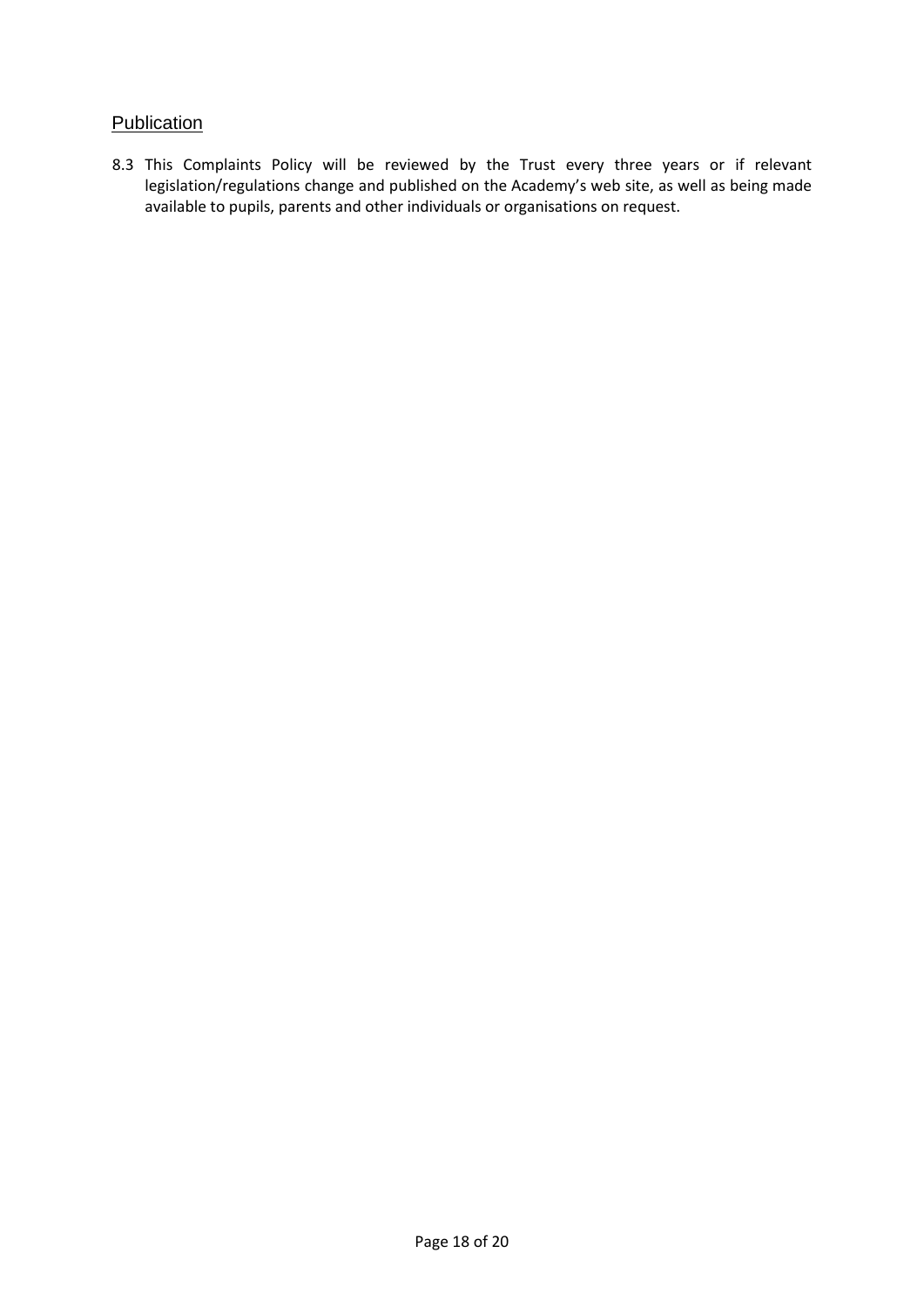# **Annex 1 – Glossary**

The definitions used in this Complaints Policy are:

| Academy                             | The school, which has academy status and is part of REAch2<br>Multi Academy Trust.                                                                                                                                                                                 |  |
|-------------------------------------|--------------------------------------------------------------------------------------------------------------------------------------------------------------------------------------------------------------------------------------------------------------------|--|
| <b>Clerk to the Complaint Panel</b> | The person who will attend the Complaint Panel Hearing and<br>keep a written record of the proceedings, and will write to the<br>Complainant notifying them of the decision of the Complaint<br>Panel.                                                             |  |
| <b>Clerk to the Local Governors</b> | The person responsible for making the arrangements to appoint<br>the Complaint Panel and convene the Complaint Panel Hearing.<br>The Clerk to the Local Governors will also usually act as the Clerk<br>to the Complaint Panel at the Complaint Panel Hearing.     |  |
| <b>Chair of Local Governors</b>     | The person elected by the Local Governing Body to be their<br>chairperson.                                                                                                                                                                                         |  |
| Complainant                         | The person or organisation making the complaint.                                                                                                                                                                                                                   |  |
|                                     | Education and Skills Funding Agency (ESFA) The government department (a sub-department of the<br>Department for Education) responsible for funding and<br>monitoring standards in academies.                                                                       |  |
| <b>Local Governing Body</b>         | A sub-committee of the Trust. The Trust delegates the oversight<br>of the day-to-day management and running of the Academy to<br>the Local Governing Body.                                                                                                         |  |
| Parent                              | The natural or adoptive mother or father of a pupil, prospective<br>pupil or former pupil, irrespective of whether they are or ever<br>have been married, together with persons with parental<br>responsibility for the pupil, and persons with care of the pupil. |  |
| Headteacher                         | The head of the Academy, sometimes also known as the<br>Headteacher.                                                                                                                                                                                               |  |
| <b>REAch2 Academy</b>               | An academy within REAch2 Multi Academy Trust.                                                                                                                                                                                                                      |  |
| <b>School Day</b>                   | Term-time weekdays excluding weekends, inset days, bank<br>holidays and school holidays.                                                                                                                                                                           |  |
| <b>Trust</b>                        | A multi academy trust company, which is a charitable company<br>responsible for the management and running of all of the<br>academies within the multi academy trust group.                                                                                        |  |